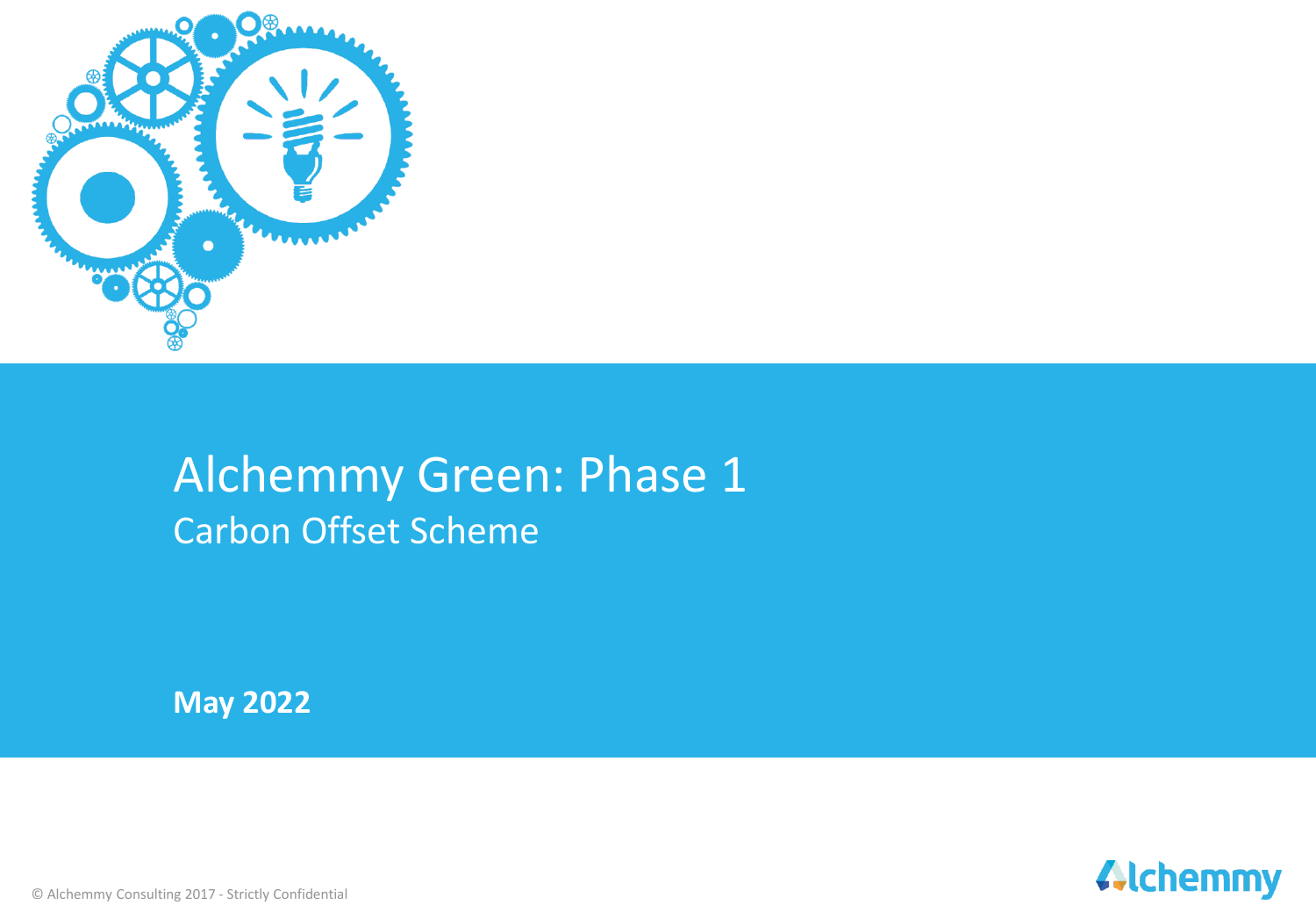### **Background**

**Alchemmy Green** is an umbrella programme with the objective of building Alchemmy's environmental propositions both internally and externally. The programme captures activities including the new EV scheme. This presentation relates specifically to a potential **carbon offset scheme** that first enables a carbon neutral Alchemmy across its scope 1,2 and 3 emissions and second provides a significant employee benefit.

## **Why is this important?**

1

#### **Our clients demand it**

Clients increasingly demand that their suppliers adopt more climate friendly strategies (i.e., B-Corp etc). Public sector is a good example – the scoring on govt bids contracts include a 10% Social Value.



#### **Our colleagues want it**

Employees increasingly look to their employers to step up to the climate challenge. An Alchemmy Green approach would secure the best chance of acquiring and retaining talent.



#### **It's the right thing to do**

The climate change emergency is current and real. Alchemmy Green, is an important cog within the wider CDR strategy. Rob Price: 'we need to do to ourselves what we wish to do to others.'

**Scope 1**: Includes gas bill

**Scope 2**: Includes office electricity bill.

**Scope 3**: Includes homeworker electricity emissions, in work travel, plane emissions, hotel emissions, additional estimates for purchases of goods and services.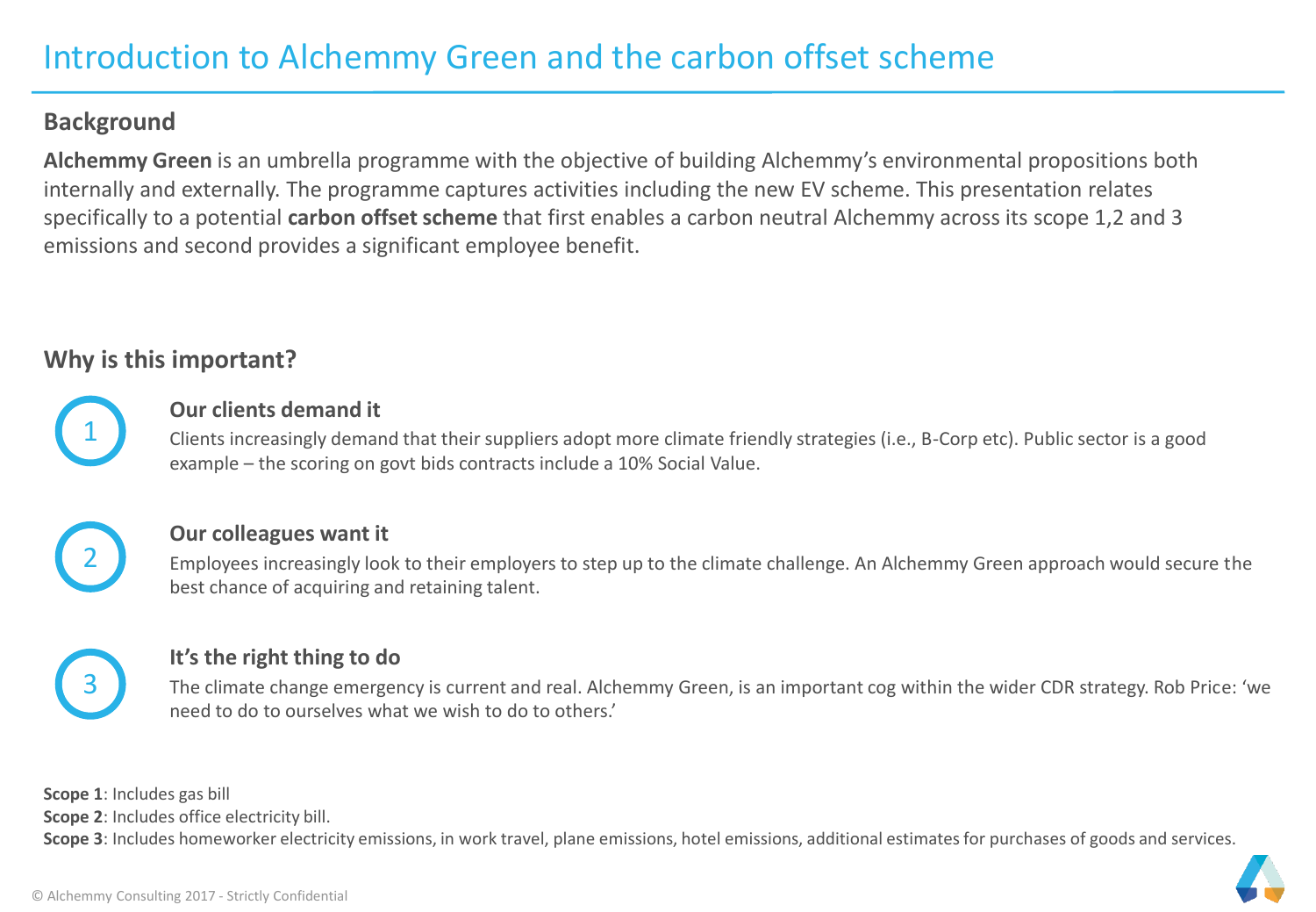# Our approach

**What we aim to do?**

Our aim today Our aim later

**Carbon neutral**

Each year Alchemmy's business and staff **reduce current carbon footprint** to net zero emissions via an offset mechanism.

#### **Carbon Negative**

Alchemmy looks to **reduce historic carbon footprint** via an offset mechanism

#### **Drive behavioural change**

We want to reduce our carbon emissions by driving **changes in behaviour** (i.e., changing our energy providers, carpool schemes, reducing meat consumption etc.)

### **How to achieve carbon neutral offset?**

| <b>Measure</b>                                                                                      |                                                                                                                                                                                         | <b>Offset</b>                                                                                                               |                                                                                                                                             |  |  |
|-----------------------------------------------------------------------------------------------------|-----------------------------------------------------------------------------------------------------------------------------------------------------------------------------------------|-----------------------------------------------------------------------------------------------------------------------------|---------------------------------------------------------------------------------------------------------------------------------------------|--|--|
| Collate relevant data                                                                               | <b>Calculate footprint using</b><br><b>MMT Digital calculator</b>                                                                                                                       | <b>Identify &amp; propose solution</b>                                                                                      | Sign off & purchase solution                                                                                                                |  |  |
| Collect Alchemmy's<br>historical and forecast<br>headcount data<br>Collect 2019 operational<br>data | Enter 2019 data into MMT<br>Digital calculator<br>Add 10% contingency<br>$\bullet$<br>Extrapolate to determine<br>$\bullet$<br>2022 carbon neutral (and<br>historical and future costs) | Identify solution provider<br>(Ecologi & Eden<br>Reforestation)<br>Propose a bundle of<br>solutions with favoured<br>option | Present to SLT<br>Purchase selected option<br>Present proposed solution<br>to Alchemmy, share on<br>branding (website,<br>recruitment etc.) |  |  |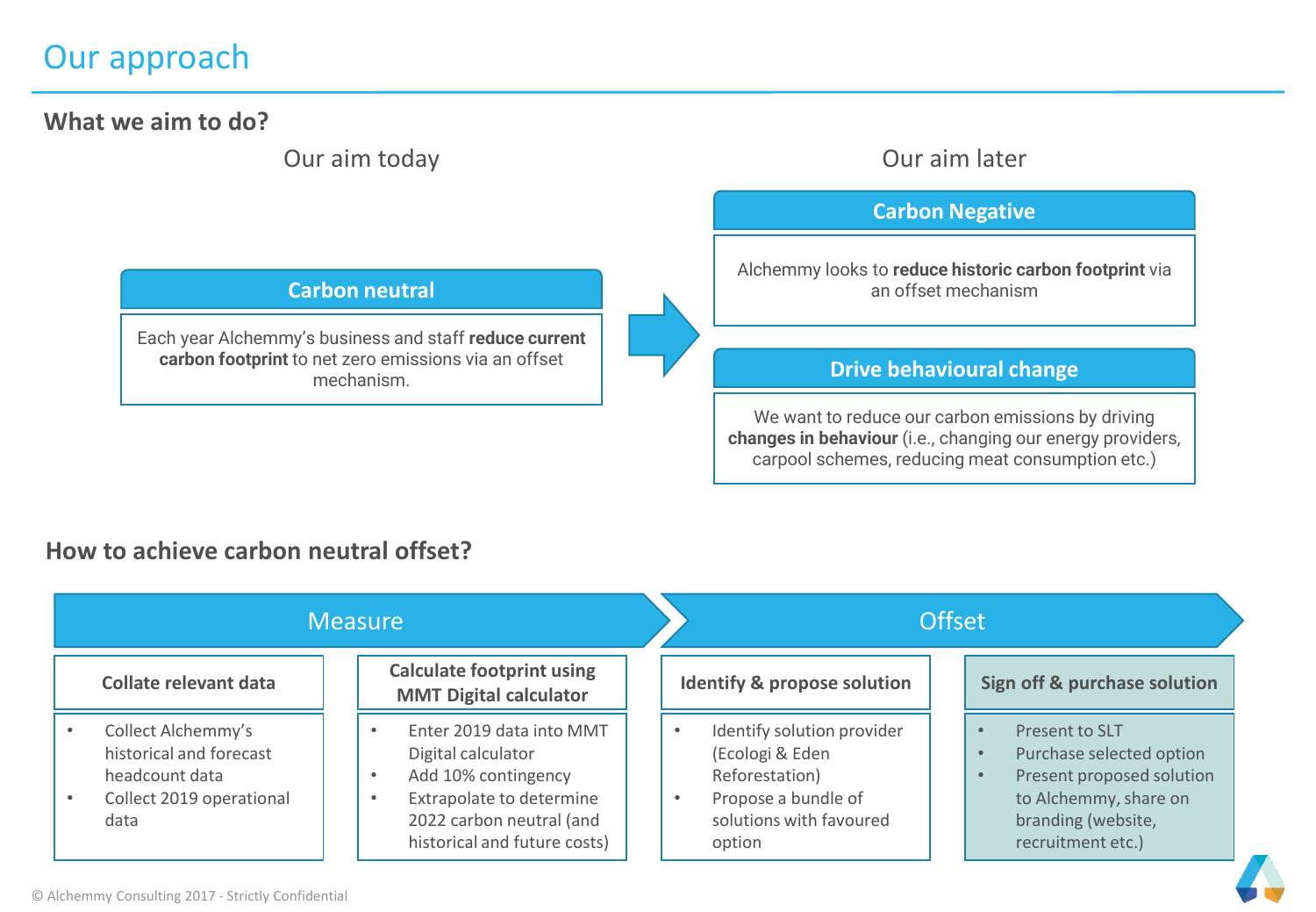

#### **Business offsetting and Employee offsetting**

The proposal suggests we offset both the business (i.e., operations for Scope 1,2 and 3) and provide an employee benefit (i.e., offset each person's own emissions). Business offsets will relate to a verifiable carbon offset (More expensive - £9.50 per carbon credit), whilst employee offsets relate to planting trees (Less expensive)





#### **Solution providers**

All business offsets will be managed by Ecologi (market-leader in B2B and B2C carbon offsets and provider of verifiable offsets). Employee offsets, i.e. purchase of trees, can be managed by Ecologi (definitely) or direct to source via Eden Reforestation Projects (perhaps)



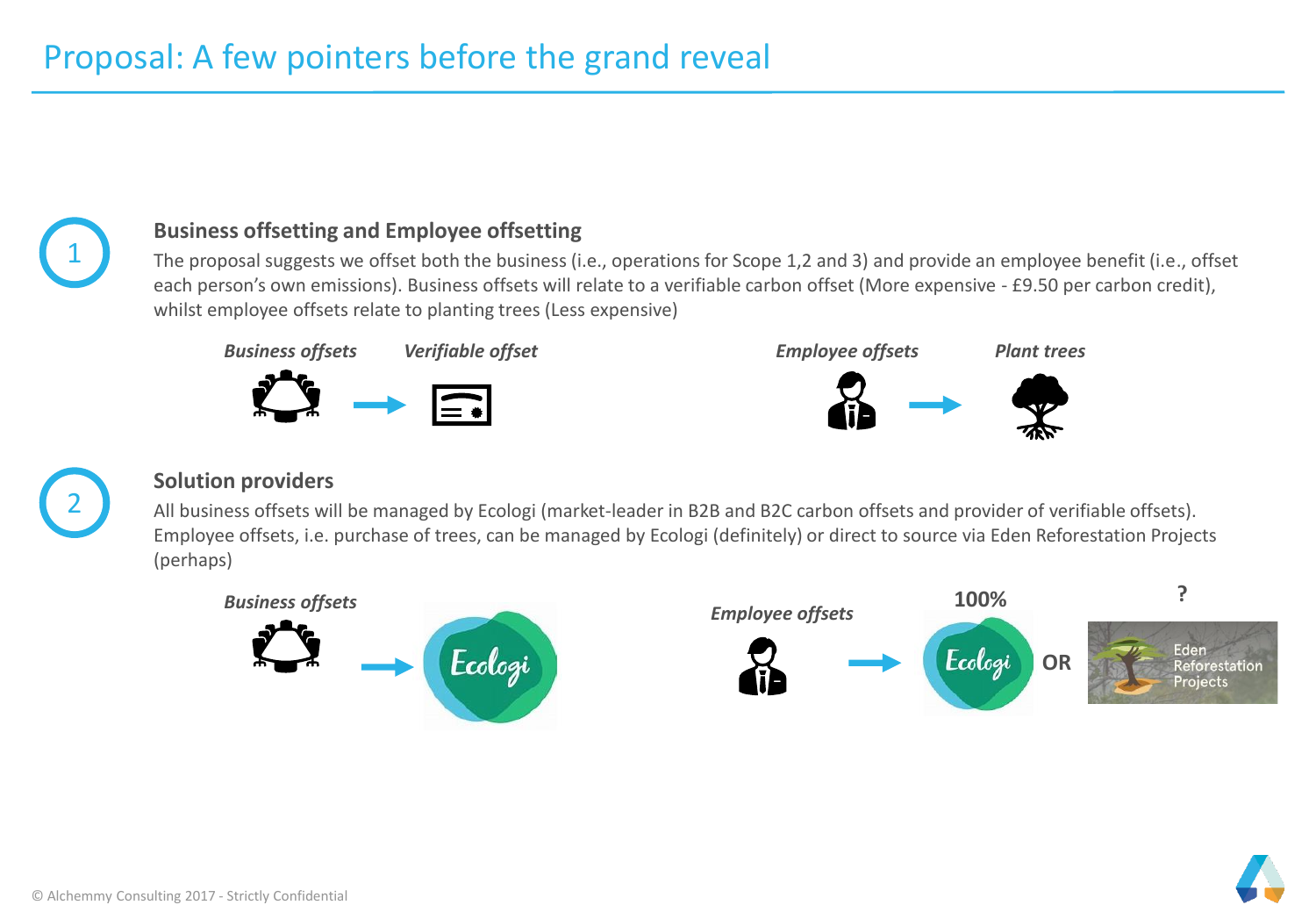*1. In order to calculate Alchemmy's historic carbon footprint we need to understand our employee headcount since inception. This data is an important input that goes into the MMT carbon calculation.* 

|                       | <b>Head Count</b> |  |  |  |
|-----------------------|-------------------|--|--|--|
| FY12-13               | 5                 |  |  |  |
| FY13-14               | 11                |  |  |  |
| FY14-15               | 21                |  |  |  |
| FY15-16               | 22                |  |  |  |
| FY16-17               | 35                |  |  |  |
| FY17-18               | 41                |  |  |  |
| FY18-19               | 46                |  |  |  |
| FY19-20               | 63                |  |  |  |
| FY20-21               | 57                |  |  |  |
| FY21-22               | 55                |  |  |  |
| FY22-23               | 89                |  |  |  |
| FY23-24               | 144               |  |  |  |
| FY24-25               | 233               |  |  |  |
| FY25-26               | 377               |  |  |  |
| $\overline{FY}$ 26-27 | 610               |  |  |  |

#### **What do the highlighted numbers indicate?**

**Green**: Historical headcount numbers

**Amber**: Forecasted headcount numbers in line with Alchemmy's 10x growth

*2. We also need to understand Alchemmy's operational costs (flights, expenses, hotels, car mileage etc.) as this is another important input into the MMT Digital calculation. Covid has skewed data in 202-2022. Instead, we've taken 2019 data to provide a convincing benchmark.* 

- $\checkmark$  Step 1: Calculate Alchemmy's carbon footprint in 2019 using 2019 data
- $\checkmark$  Step 2: Aggregate the highlighted green numbers above (356).
- $\checkmark$  Step 3: Divide this number by the headcount in FY19-20 (63) 5.65
- ✓ Step 4*:* This number to be used as a multiplier against the MMT carbon calculation for 2019 in order to determine Alchemmy's historical carbon footprint.
- $\checkmark$  Step 5: A similar approach can be used to calculate Alchemmy's future historical costs

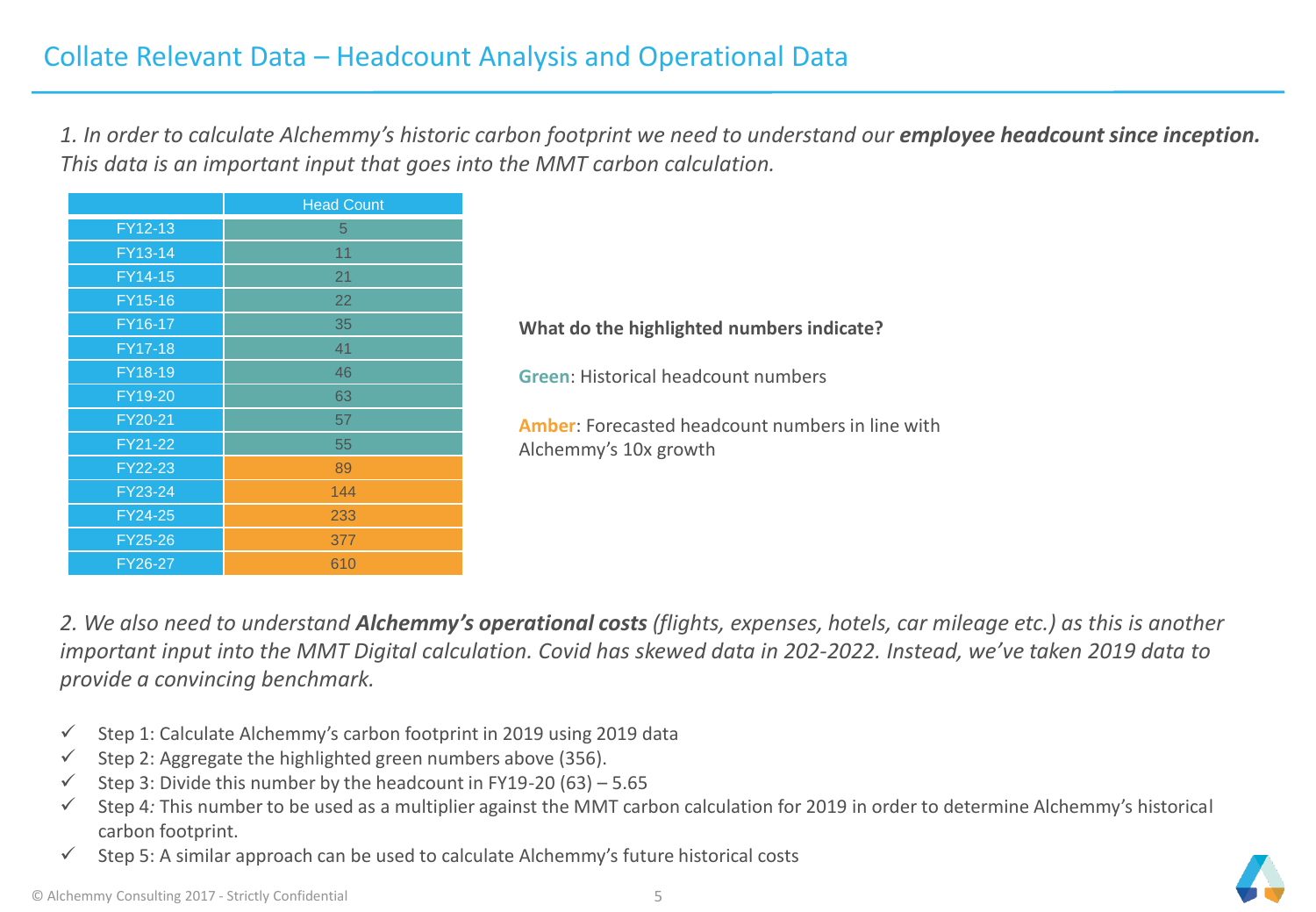| Collate relevant<br>data                | Calculate<br>Alchemmy's<br>carbon footprint                                                                          | <b>Propose Solution</b>                                                  | <b>Select Solution</b>                                                                          |
|-----------------------------------------|----------------------------------------------------------------------------------------------------------------------|--------------------------------------------------------------------------|-------------------------------------------------------------------------------------------------|
| Alchemmy's historical<br>headcount data | Enter data into MMT Carbon<br>Calculator (identify 2019<br>carbon footprint and<br>Alchemmy's lifetime<br>footprint) | Engage with solution<br>providers (Ecologi & Eden<br>Reforestation)      | Present to SLT for sign off                                                                     |
| 2019 (Pre-Covid) operational<br>data    | Add 10% to ensure we<br>exceed carbon negativity                                                                     | Propose a bundle of<br>solutions to be selected,<br>with favoured option | Purchase selected solution                                                                      |
|                                         | Calculate ongoing costs<br>based on current headcount<br>- will need to be changed as<br>Alchemmy scales             |                                                                          | Present solution to<br>Alchemmy and promote on<br>website and throughout<br>recruitment process |

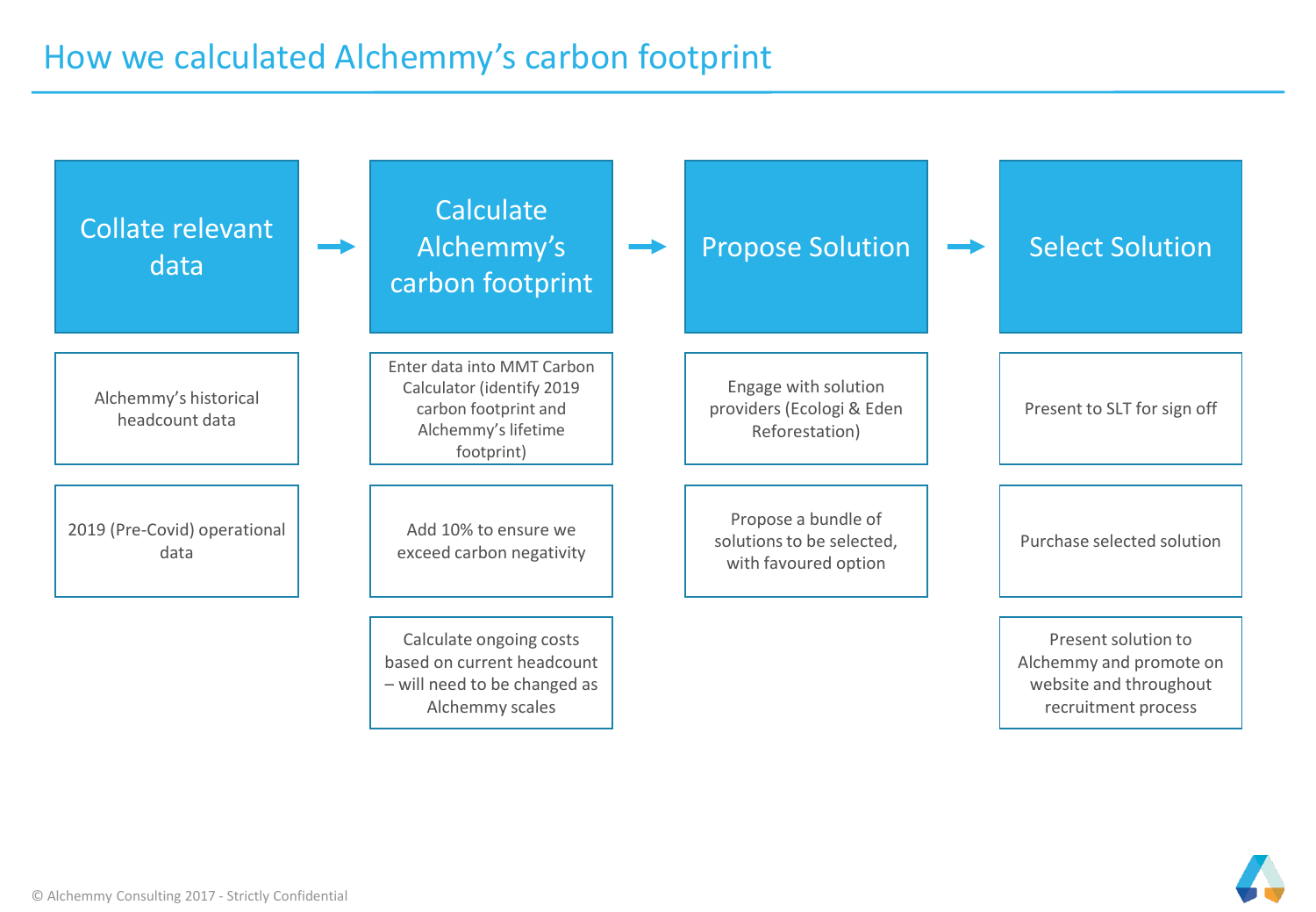# The MMT Digital calculator indicates that Alchemmy was responsible for 166 tonnes of CO2 in 2019



Scope 3 emissions include all Alchemmy operational CO2 emissions for 2019

Scope 2 emissions include only office electricity bill.

Scope 1 emissions are involved 0 tonnes of CO2 since current office uses no gas.